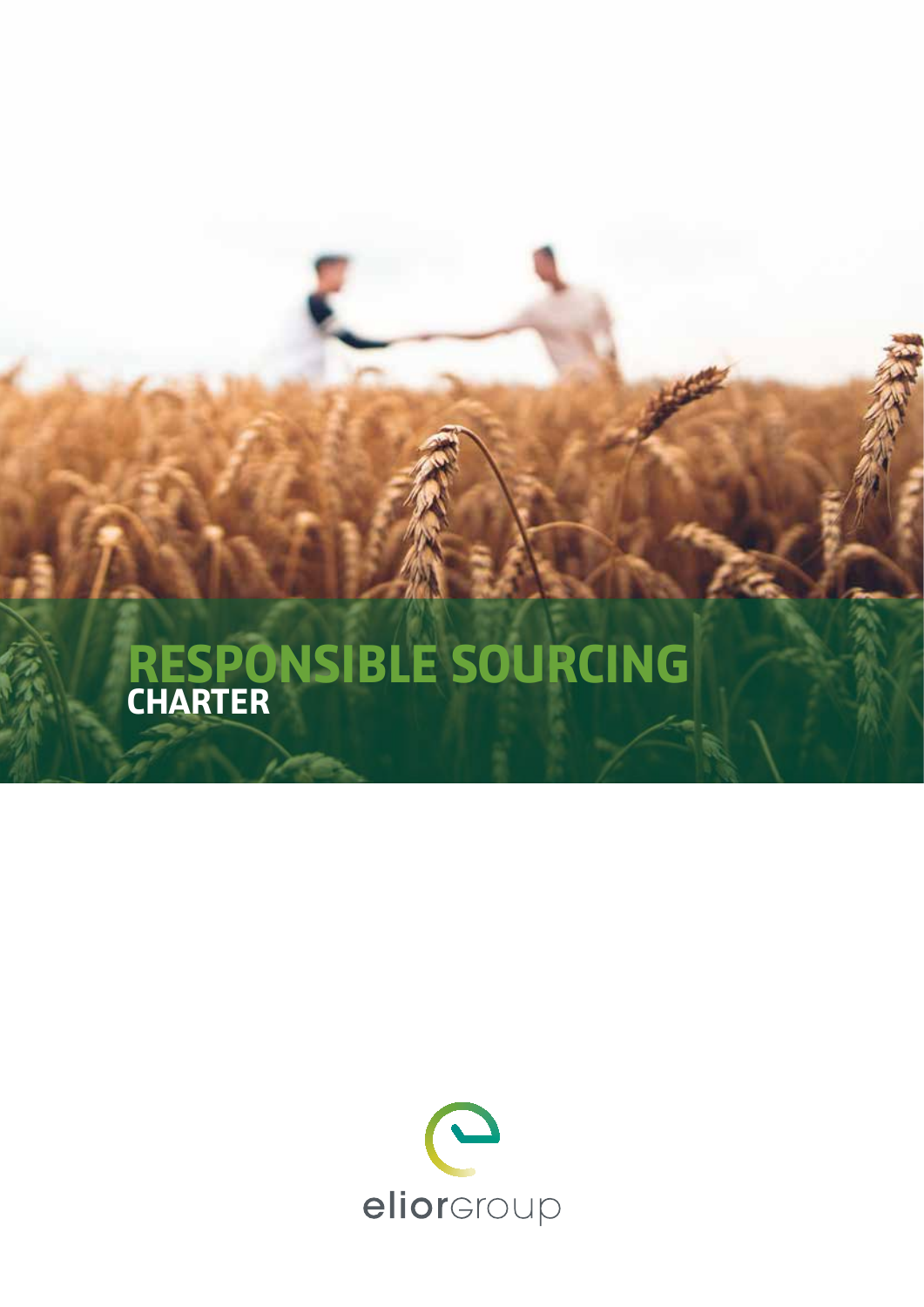

## **PREAMBLE**

## **WE BELIEVE OUR GUESTS SHOULD FEEL GOOD ABOUT THE FOOD THEY EAT. THROUGH RESPONSIBLE, ETHICAL SOURCING AND PRODUCTION METHODS THAT ARE KIND TO THE ENVIRONMENT, ELIOR GROUP CONTINUOUSLY INCREASES THE SUSTAINABILITY AND QUALITY OF OUR INGREDIENTS.**

Aware of its economic, social and environmental responsibility, Elior Group works with vendors who meet the following Responsible Sourcing commitments:

- **•** Engaging in business integrity
- **•** Improving our socio-economic and environmental footprint, and
- **•** Emphasizing mutually beneficial supplier engagements.

From sourcing ingredients all the way to the plate, Elior Group is committed to continuously evolving its practices and processes to better meet the needs of our clients, our guests and our planet.

The objective of the Responsible Sourcing Charter is to share Elior Group's commitments with its suppliers and to encourage their participation in this process.

Elior Group requires our suppliers to commit to collaborating with Elior Group to achieve our evolving, responsible sourcing initiatives.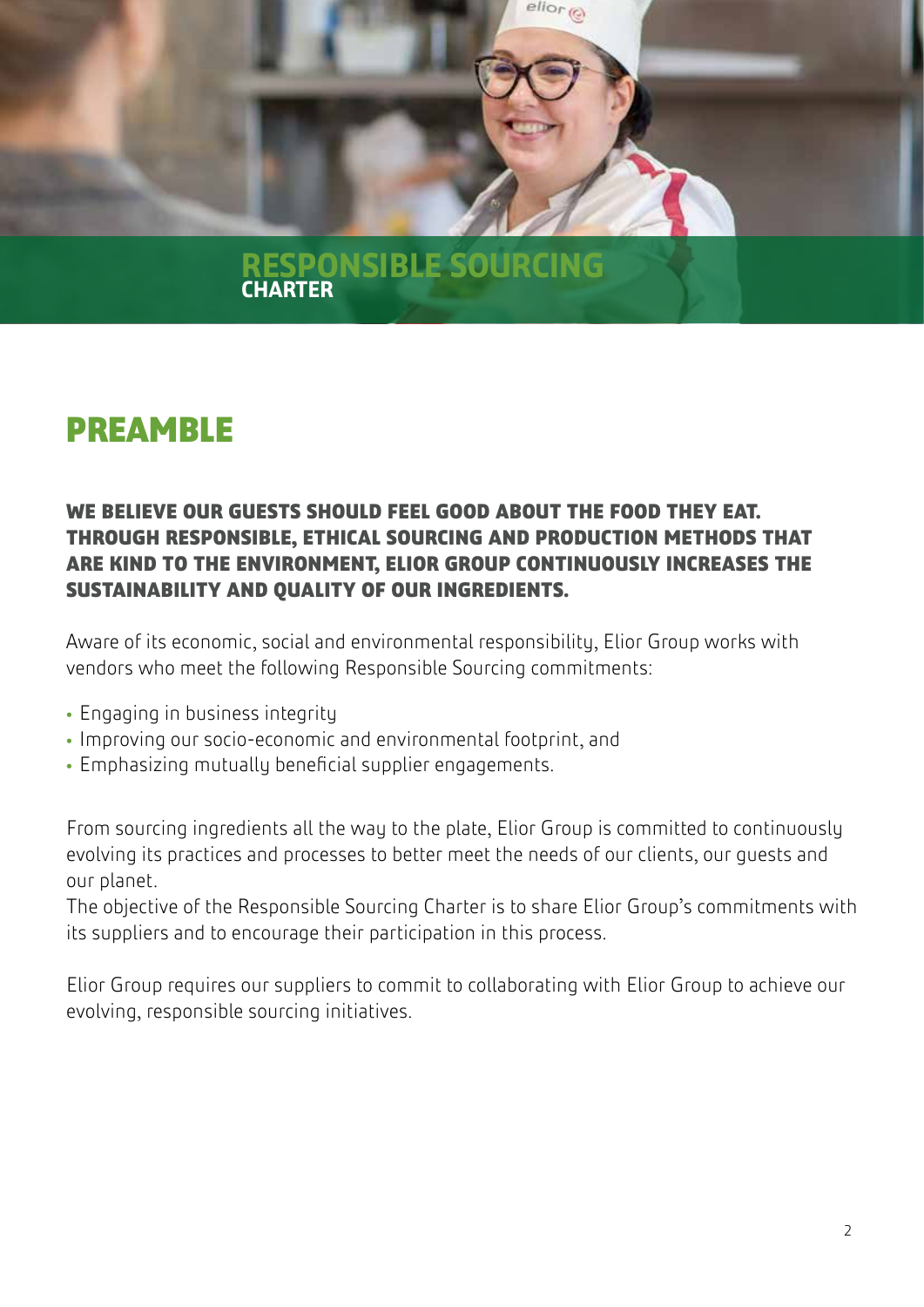

# **ELIOR GROUP COMMITMENTS**

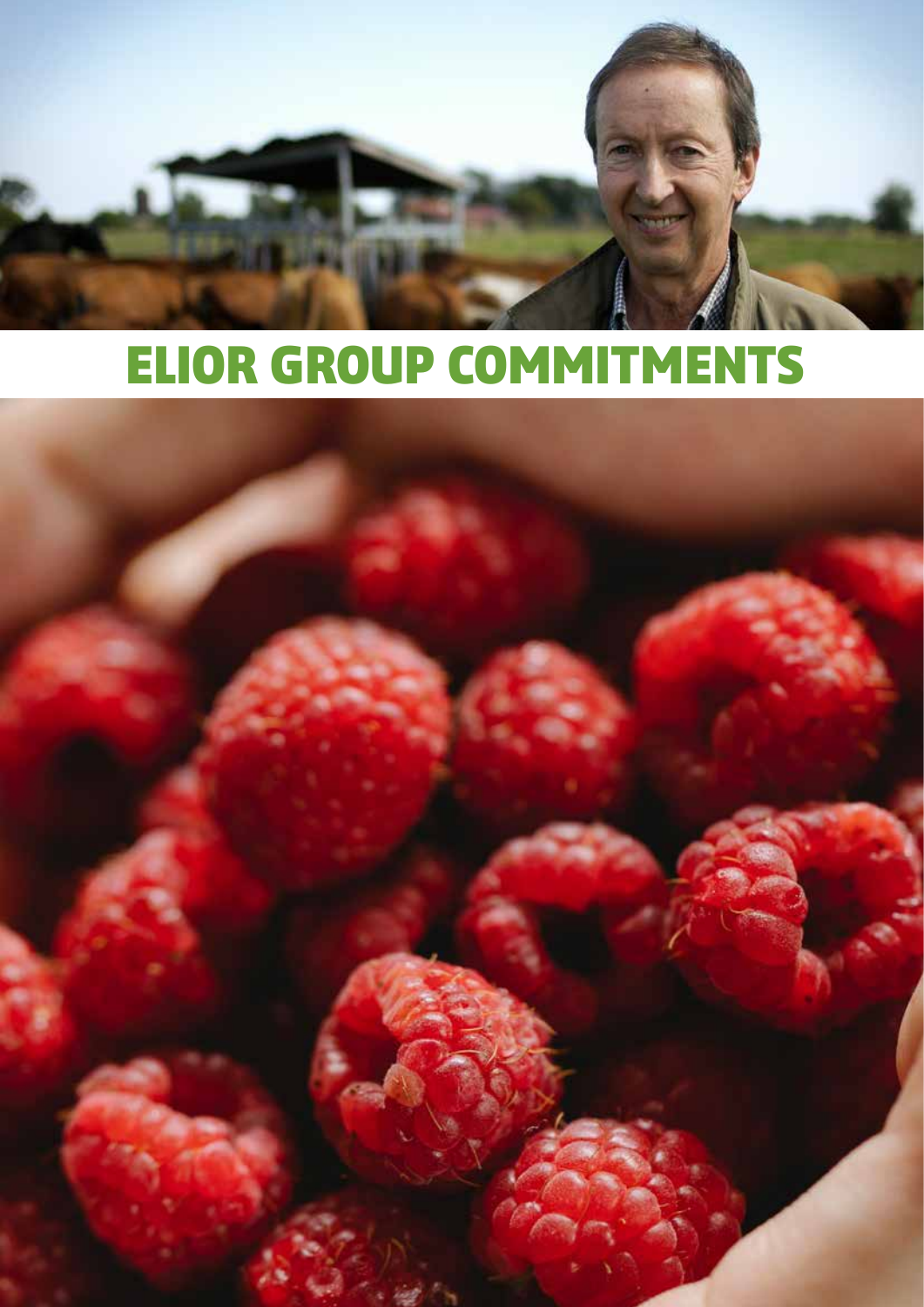# **BUSINESS INTEGRITY**

## **ELIOR GROUP IS COMMITTED TO ETHICAL AND HONEST BUSINESS RELATIONSHIPS THAT ARE RESPECTFUL TO ALL HUMAN RIGHTS AND ENVIRONMENTAL CONCERNS, INCLUDING:**

- **•** Conducting business in compliance with applicable business integrity and anti-corruption laws and regulations in the countries where Elior Group operates including, without limitation, the French Sapin II law, the UK Bribery Act, the US Foreign Corrupt Practices Act, as may be amended;
- **•** Adhering to the United Nations Global Compact since 2004;



- **•** Publishing on our website: https://integrity.eliorgroup.net/ Elior Group's fundamental business integrity principles and commitments including, without limitation, policies and restrictions designed to prevent corruption, unlawful influence, improper trade, and breach of competition rules;
- **•** Providing our employees and external stakeholders with a dedicated hotline for raising alerts;
- **•** Training Elior Group employees in compliance with anti-corruption policies and procedures and competition rules;
- **•** Selecting suppliers according to an impartial procurement process, and according to predefined and documented criteria and objectives;
- **•** Working to carry out assessments prior to entering into a business relationship with suppliers according to the level of associated risks.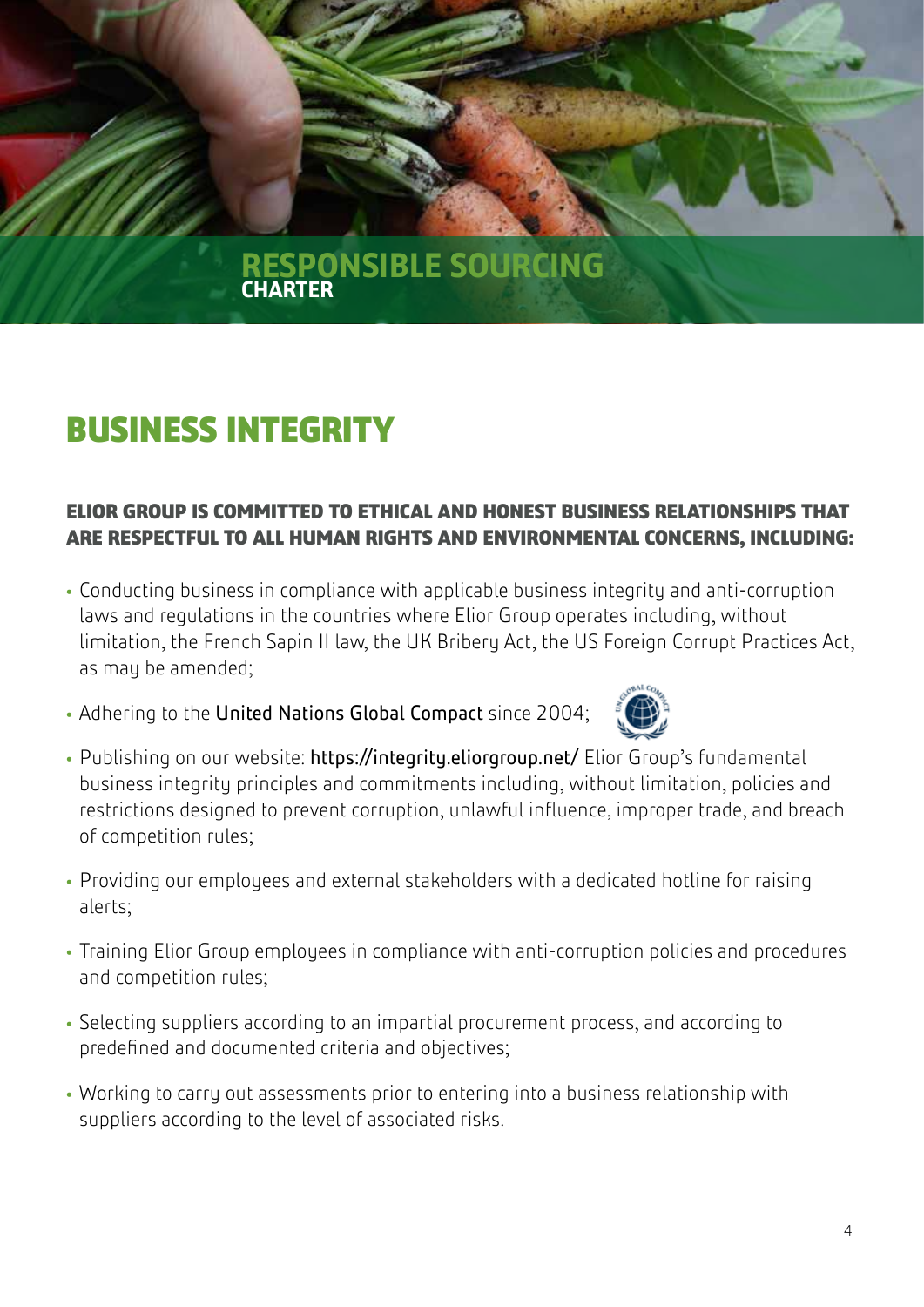

# **IMPROVING OUR SOCIO-ECONOMIC AND ENVIRONMENTAL FOOTPRINT**

## **ELIOR GROUP HAS DEVELOPED THE POSITIVE FOODPRINT PLAN, WHICH AIMS TO IMPROVE THE SOCIO-ECONOMIC AND ENVIRONMENTAL IMPACT OF ELIOR GROUP AND, MORE SPECIFICALLY, ITS SOURCING:**

- **•** By offering and featuring sustainable ingredients such as organic and labelled products, seasonal and local products;
- **•** By working to continuously improve our sustainable packaging options by leveraging a collective approach of internal/external stakeholders;
- **•** By committing to reduce our controlled carbon footprint by: informing, offering and encouraging our clients to select adapted menus that favor vegetarian meals and lower carbon-intensive proteins; reducing energy consumption and favoring green energy supply.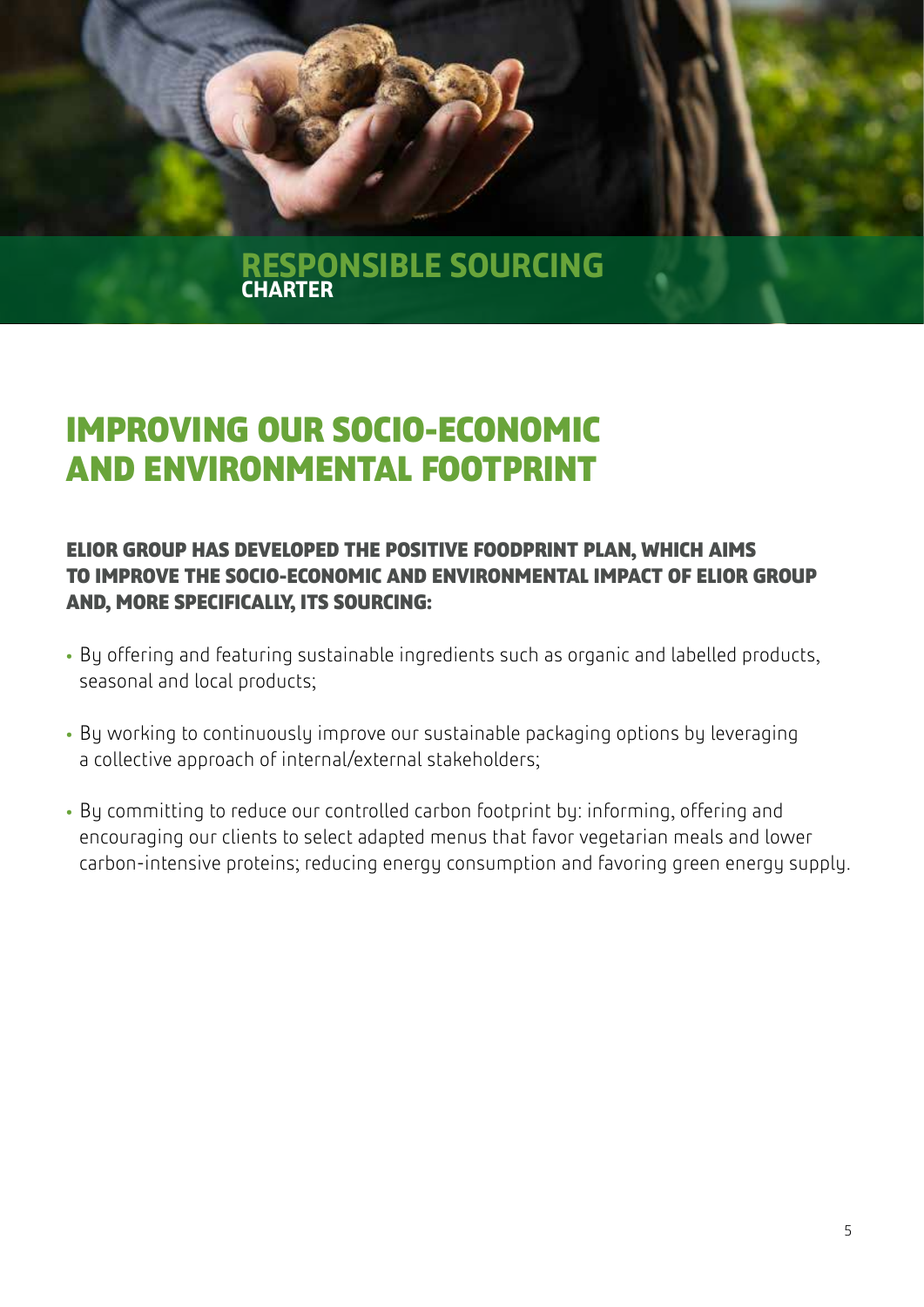

# **EMPHASIZING MUTUALLY BENEFICIAL SUPPLIER ENGAGEMENTS**

## **ELIOR GROUP IS COMMITTED TO DEVELOPING SUSTAINABLE PRACTICES WITH OUR SUPPLIERS AND RELATIONSHIPS THAT IMPROVE THE SOCIO-ECONOMIC AND ENVIRONMENTAL IMPACT:**

- **•** By striving to select suppliers who align with Elior Group's standards, particularly in relation to health and safety, quality, human rights, and the environment;
- **•** By working to understand if suppliers' activities, products, or services pose a risk to Elior Group and, if so, requiring such suppliers to conduct/allow and commit to adhering and completing corrective action plans to mitigate and resolve such risks;
- **•** By avoiding situations of dependency;
- **•** Where business appropriate, by offering greater visibility and market opportunities for local suppliers to help them develop and become entrenched in local communities we serve;
- **•** By setting up, where appropriate, a continuous improvement process with contracted suppliers aimed at improving socio-economic and environmental performance.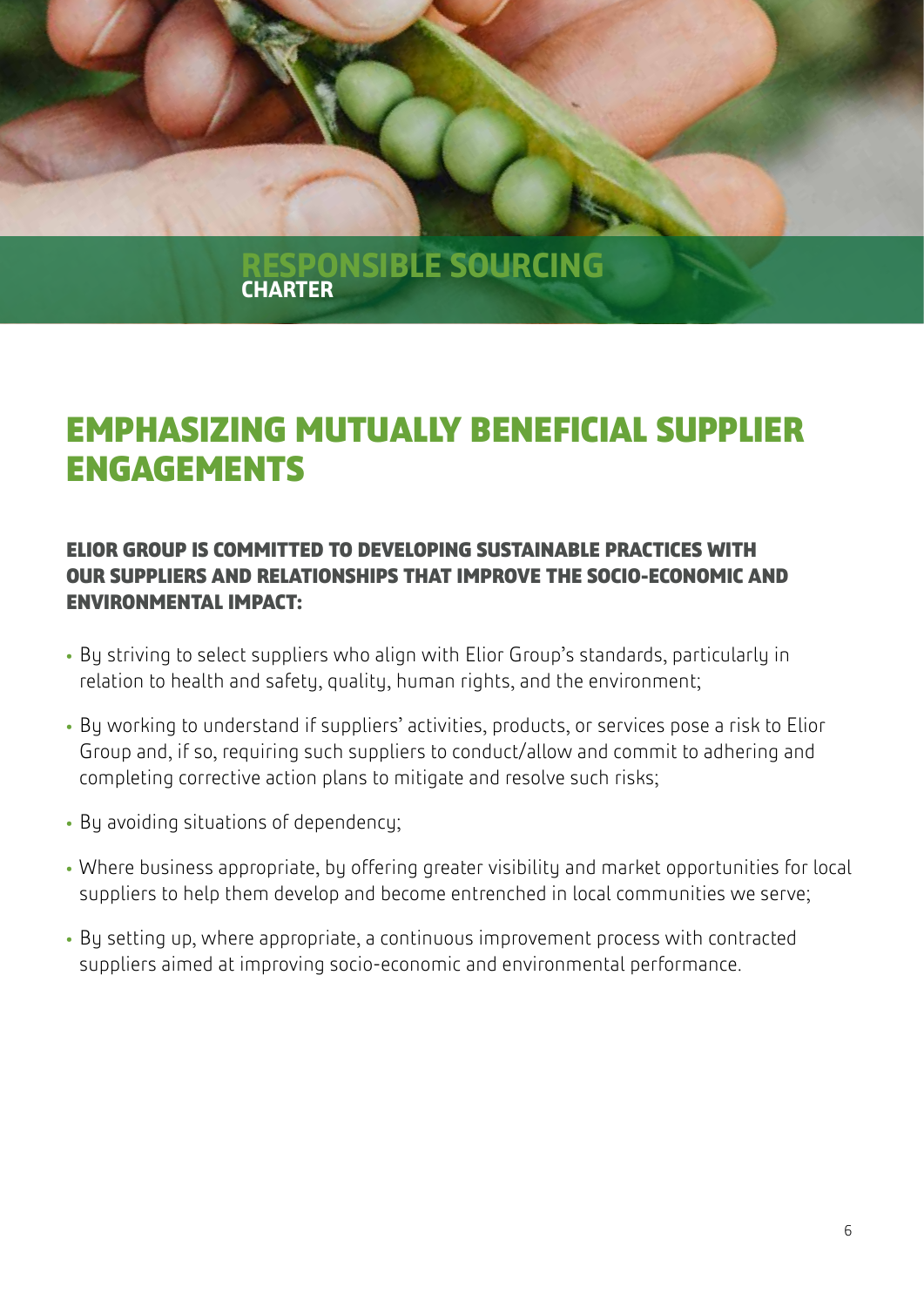

# **SUPPLIER COMMITMENTS**

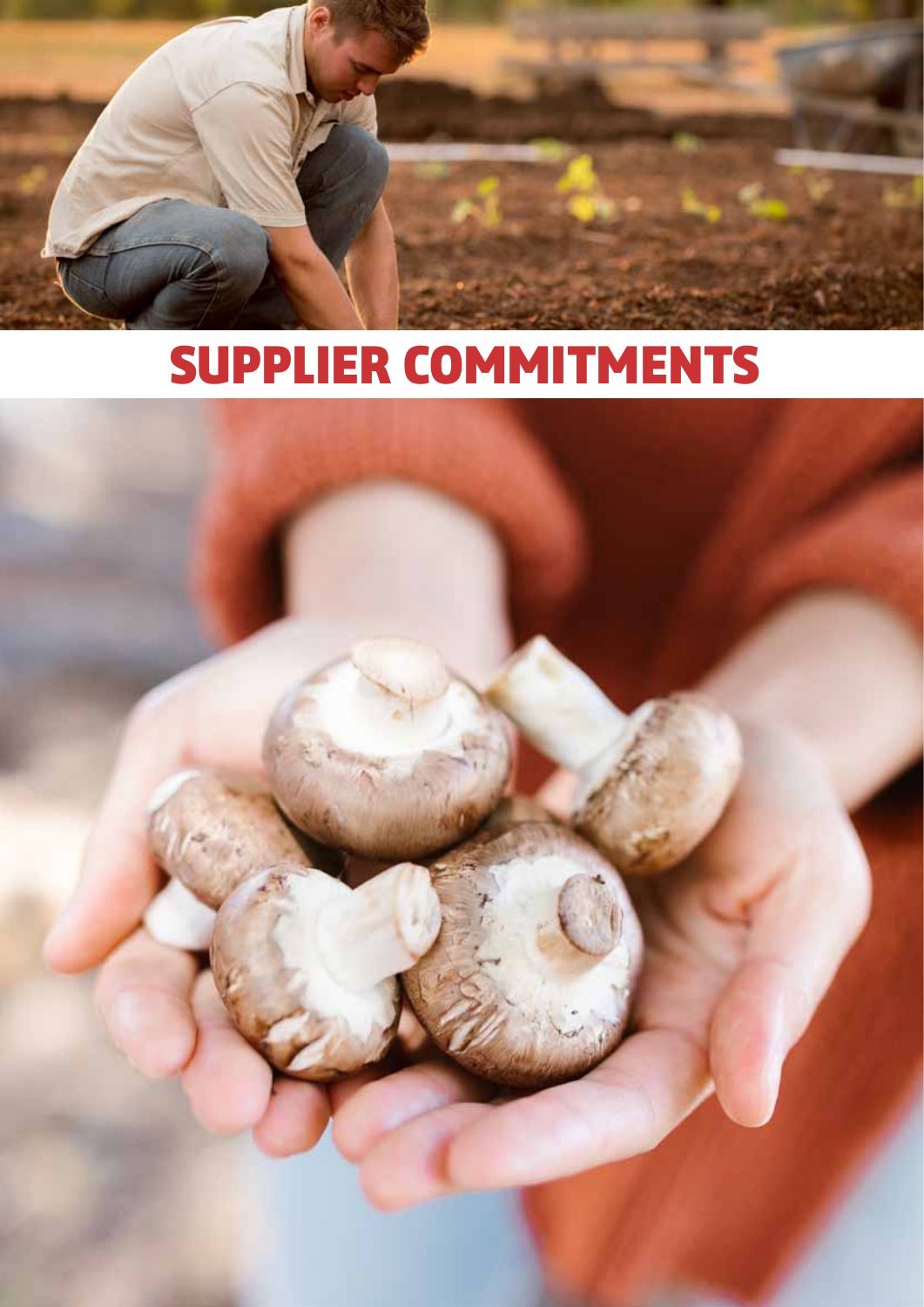

# **SUPPLIER COMMITMENTS**

### **ELIOR GROUP ENCOURAGES ITS SUPPLIERS TO DEVELOP AND MAINTAIN ETHICAL RELATIONSHIPS AND IMPROVE THEIR SOCIO-ECONOMIC AND ENVIRONMENTAL FOOTPRINT:**

- **•** By conducting their business in strict compliance with applicable business integrity and anti-corruption laws and regulations;
- **•** By aligning their company, employees, and stakeholders in accordance with Elior Group's ethical principles and the United Nations Global Compact;
- **•** By developing sustainable relationships with their suppliers;
- **•** By adopting programs to improve the socio-economic and environmental footprint;
- **•** By sharing with Elior Group their commitments and progress;
- **•** By supporting audits as applicable to verify their adhesion to the Charter commitments.